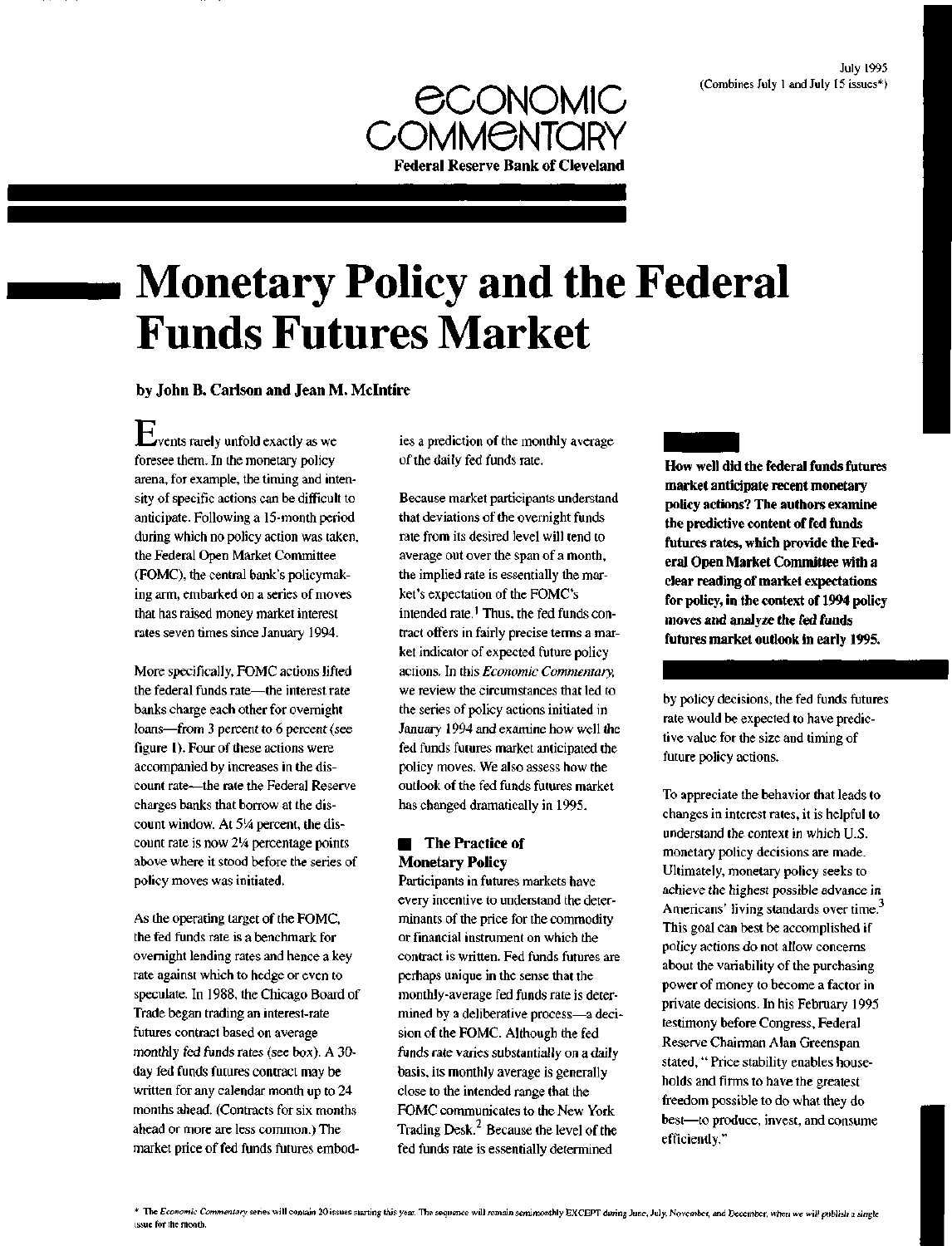## WHAT THE FUTURES MARKET EXPECTS FOR POLICY

After each trading day. *The Wall Street Journal* publishes data on outstanding contracts for 30-day fed funds futures. The data include the open, the high and low for the day, and the "settle" price (around closing), as shown in the table below. The futures settlement price is calculated as 100 minus the monthly arithmetic average of the daily effective fed funds rate that the New York Trading Desk reports for each day of the contract month.

Thus, from the settlement price, one can obtain the implied rate for the specified contract month. To illustrate, consider the settle column for the May contract, which indicates a price of 93.98 and hence an expected fed funds rate of 6.02 percent. The 93.81 September contract price, on the other hand, implies an expected rate of 6.19 for that month.

## **Interest-Rate Futures— 30-Day Federal Funds**

|  | Open High Low Settle Change         |  |
|--|-------------------------------------|--|
|  | April 93.97 93.98 93.96 93.97 -     |  |
|  | May 93.99 93.99 93.98 93.98 -0.01   |  |
|  | June 93.95 93.95 93.94 93.95 -      |  |
|  | July 93.87 93.87 93.86 93.86 -0.01  |  |
|  | Aug. 93.83 93.83 93.83 93.83 -0.02  |  |
|  | Sept. 93.82 93.82 93.79 93.81 -0.01 |  |
|  |                                     |  |

Unfortunately, there is no consensus on the appropriate path to this ultimate goal. The link between the primary instrument of monetary policy—the fed funds rate —and its ultimate goal is complex and not easy to understand. Monetary policymaking is thus an uncertain enterprise in which FOMC members must make their best judgments about the level of shortterm interest rates consistent with the specified goals. Policy moves—changes in the fed funds rate—are generally made incrementally, as new information about the effects of previous actions becomes available and in the context of other events that may bear on the future path of economic activity.

# **• Policy Actions and the Recent** Run-up in the Fed Funds Rate

In February and July of each year, the FOMC sets annual growth ranges for the monetary and credit aggregates and makes projections for output growth, inflation, and the unemployment rate. Chairman Greenspan presents these ranges and projections in testimony before Congress pursuant to the Humphrey-Hawkins Act of 1978. In the February 1994 report, the FOMC anticipated reasonably strong output growth, a slight acceleration in inflation, and a relatively steady unemployment rate.

Although the economy had been expanding on average since the spring of 1991, recovery from the 1990-91 recession had been unusually fragile. Economic and financial restructuring was thought to have restrained output from growing at a more normal pace. Moreover, inflation fell to rates not seen since the early 1960s. Over this period, monetary policy maintained an increasingly accommodative stance in reserve markets. Reserve conditions were associated with a fed funds rate that fell to around 3 percent—at or near the trend inflation rate. This implied a real yield of near zero. Long-term interest rates, although somewhat higher, continued to fall until October 1993 (see figure 2).

By the end of that year, however, forecasters believed that the strong economy had gained substantial momentum that would carry on into 1994. What's more, inflationary pressures were thought to be building. It was against this backdrop and with a desire to extend the gains associated with low and declining inflation that the FOMC embarked on the series of policy actions that raised both the fed funds rate and the discount rate.

Although the fed funds futures market anticipated a rise in the fed funds rate in early 1994, the frequency and cumulative magnitude of policy actions appeared to surprise most market participants. Figure 3 contrasts the actual path of the effective fed funds rate with the rate path implied by reported futures prices on three days throughout the year. For example, on the first trading day of the year (January 3, 1994), market prices indicated an expectation that the fed funds rate would rise to around *3<sup>l</sup>A* percent in June. In fact, the actual rate rose to 3'/2 percent in April and to *AVA* percent in June.

By midyear, the fed funds futures market seemed to get on track in its prediction of future funds rate changes. The implied futures rates on July 20 proved to be accurate predictors of the actual policy path. At year's end, however, futures rates anticipated a continuation of rate increases that has yet to materialize.

The 1994 experience with fed funds futures as a predictor of future rates accords with the longer—though relatively short—history of the instrument. The tendency is for predictions to be more accurate, the shorter the horizon. This to some extent reflects the incremental nature of policymaking.

No individual policy action is likely to have decisive or even identifiable economic effects. Rather, the cumulative effect of a *series* of policy actions can be substantial. As a result, policy actions tend to be persistent: Interest-rate increases tend to be followed by additional increases and, after a turning point, decreases by additional decreases. As one might expect, the predictive accuracy of fed funds futures is lowest just before one of these policy turning points. However, once policy changes direction, it becomes easier to predict, especially over longer horizons.

## **• Policy Expectations for 1995**

After steadily rising since fall 1993, yields on government bonds and notes have declined noticeably since November 1994. The turnaround in these rates has been associated with evidence that economic growth is slowing to a more sustainable pace. Moreover, the inflationary pressures identified early last year have yet to become manifest in a rise in trend inflation. Under these circumstances, the FOMC has increased the fed funds rate only once since November 1994. This leaves the actual fed funds rate well below the path implied by fed funds futures at year's end.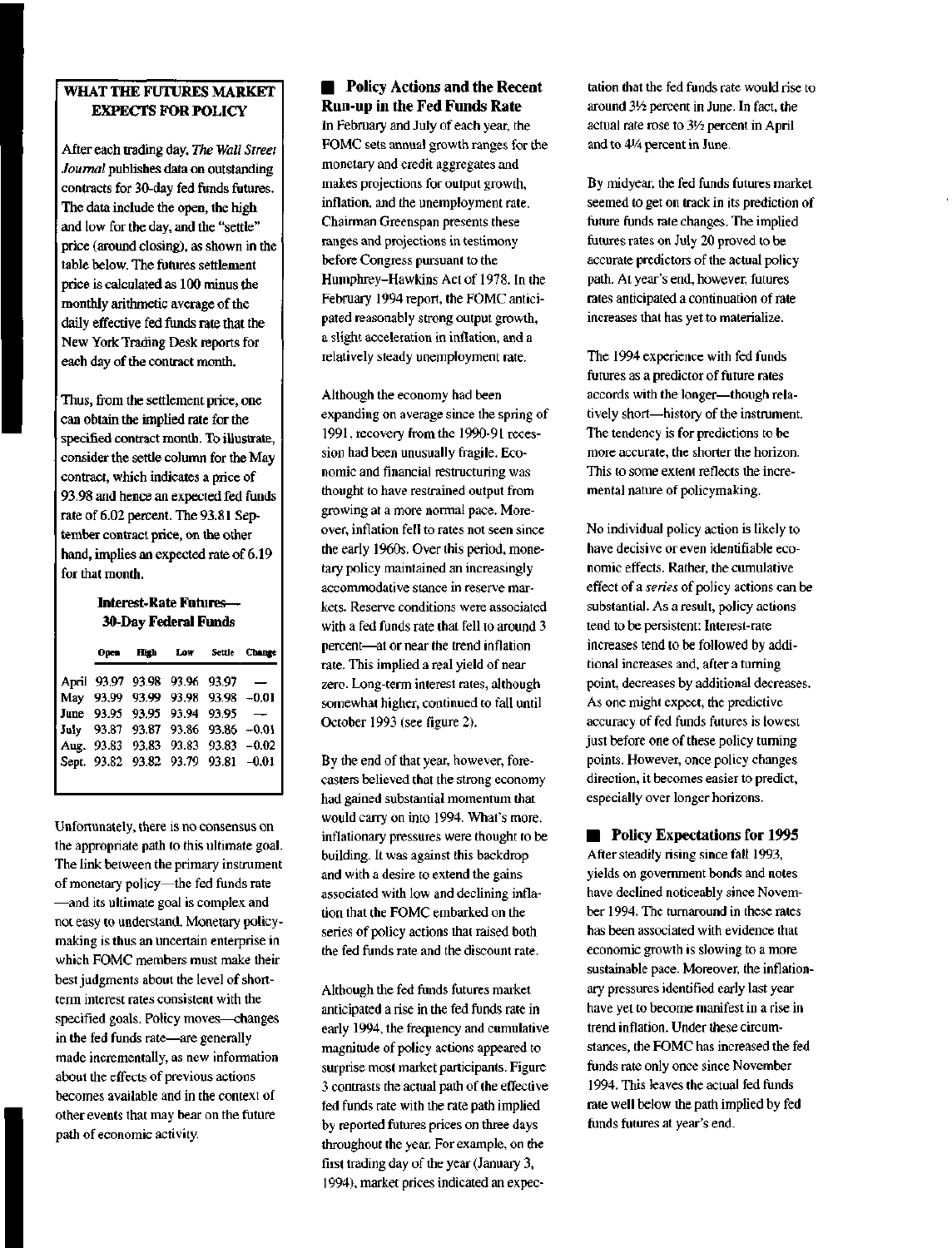













**SOURCES:** Board of Governors of the Federal Reserve System; and Chicago Board of Trade.



During May, fed funds futures rates moved below 6 percent (see figure 4), suggesting that market participants started to anticipate that the next policy move has tilted toward an easing. $<sup>4</sup>$  This</sup> sea change in expectations began in February and seemed to be reinforced by Chairman Greenspan's testimony before Congress on February 22, when he suggested that the accumulation of policy actions may have been sufficient to head off inflationary pressures. Moreover, the futures rate change has been accompanied by a pronounced decline in long-term interest rates, which peaked in November 1994—more than a percentage point above current levels.

It is interesting to note that a leveling of the fed funds rate for a sustained period is not necessarily associated with a turning point. For example, from late December 1989 to late July 1990, the funds rate remained close to 8.25 percent, its intended rate. This episode was, in retrospect, only a temporary cessation from a longer-term decline. As current events unfold, the FOMC may find increasing evidence that would induce it to move in either direction. Such events, by their nature, are difficult to foresee.

Although peaks in the fed funds rate are often associated with subsequent peaks in the business cycle, this is not always the case. From May 1983 to August 1984, the fed funds rate rose 300 basis points, exceeding 111/2 percent, largely in response to fears that inflationary pressures were rebuilding. When inflation failed to materialize, rates fell to about *IVi* percent in June 1985 and peaked again six months later at about 8'4 percent. Should the recently observed price pressures abate for a sustained period, we may see a series of fed funds rate reductions.

### **• Conclusion**

Fed funds futures rates provide the FOMC with a clear reading of what the market expects it to do over horizons of several months. The predictive content of these rates is quite reasonable, particularly over shorter horizons. The limited history of this instrument suggests, on the other hand, that predictive accuracy is lowest around policy cycle turning